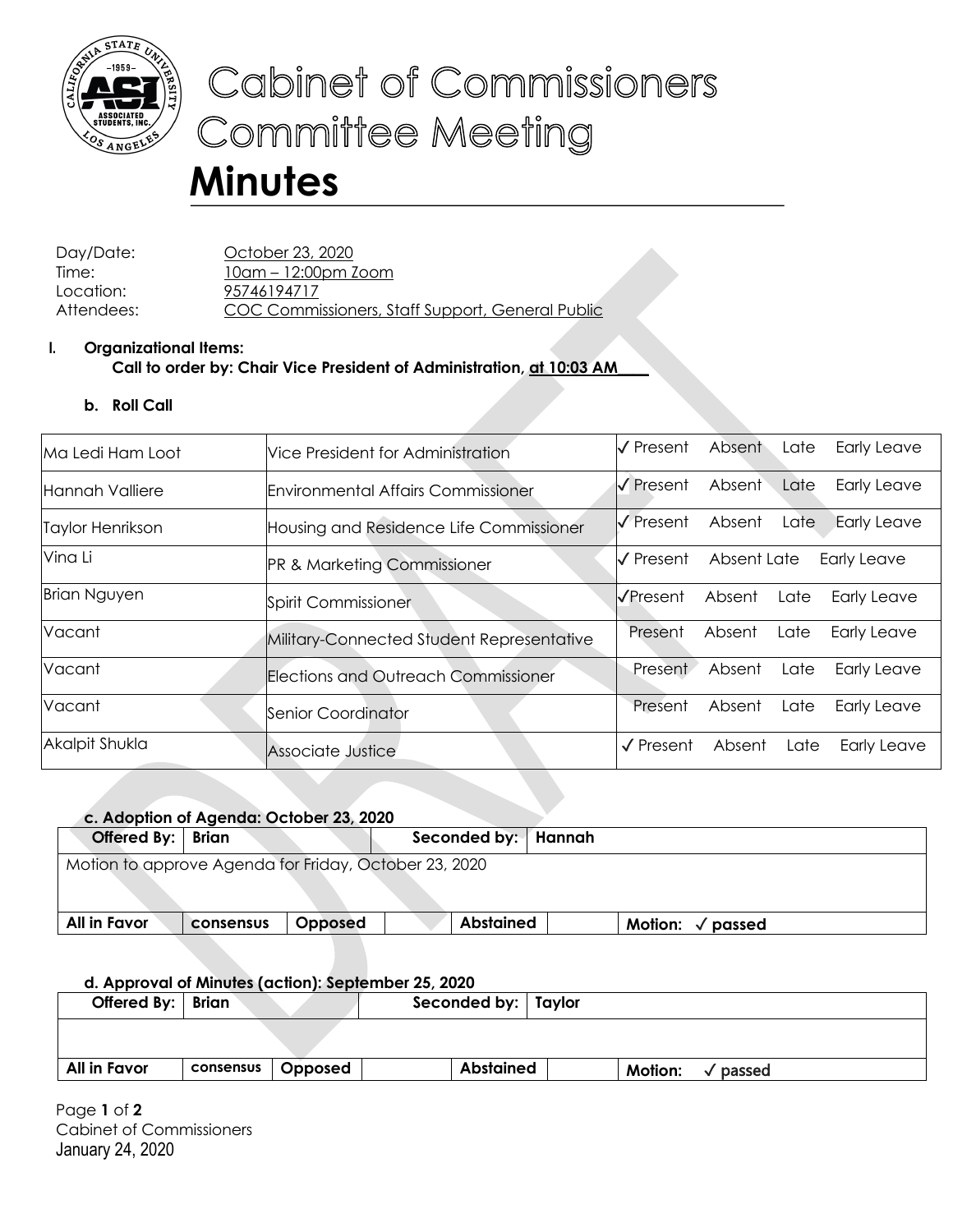#### **II. Public Forum**

This time is allotted to members of the public to address the board regarding items not included on the meeting agenda. Speaker cards are available for those wanting to speak on agenda items as listed below. Those comments will be heard as the item is introduced.

#### **III. Information Items**

- **a.** Introduction of the New Appointees to the Cabinet of Commissioners
	- Not yet boarded, still have to go through orientation
	- Here to introduce, and get to know each other
	- Arie, Elections and Outreach Commissioner
	- Chyanne, Military-Connected Representative
	- Everyone else on the board introduces themselves as well
- **b.** State of Affairs deadline
- Arie and Chyanne do not submit State of Affairs
- Deadline is on October 28th, 2020
- Go back to biweeklies and then get the information from them to build State of **Affairs**
- Diana is going to read through all of them, and combine all of them into one file
	- Send to Secretary/Treasurer, CC Direct Report

#### **IV. Discussion Items**

- **a.** Post-Program Evaluation (Online version)
- Online version of post-program evaluation, used to be a document Submitted after every event Gets sent to Secretary/Treasurer, and sent to Direct Report Start using it in Spring 2021 Can start testing out the evaluation process now Online version is more convenient than pdf version https://asicalstatela.org/machform/view.php?id=40280 Spring 2021 Program Proposal - https://asicalstatela.org/machform/view.php?id=40747 **b.** COC Virtual Game Night Build rapport, get to know each other Bingo, Among Us Gift cards prizes Saturday night **c.** Spring Semester Event Discuss plan for spring events, deadline for program proposals is November 20th, 2020 Fill out rough draft of program proposal, 1 on 1 with VPA to discuss it IV> Brian Two big events during Spring, Eaglechella and Spirit Week a. Reach out to Frangelo, ASI is ready to get going, advise us on how to proceed Brainstorm ideas as of right now, discuss later with the team before program proposals V> Arie No more events this semester, start planning for next semester Elections are really big during Spring Reach out to Frangelo, include Gus, for your Spring Events **d.** ASI Mailing List Database with names and emails of students to advertise events - Once you have an event, add names and emails to the database to get to as many students as possible **V. Action Item** 
	- - **a.** Nominate and Appoint a Vice Chair